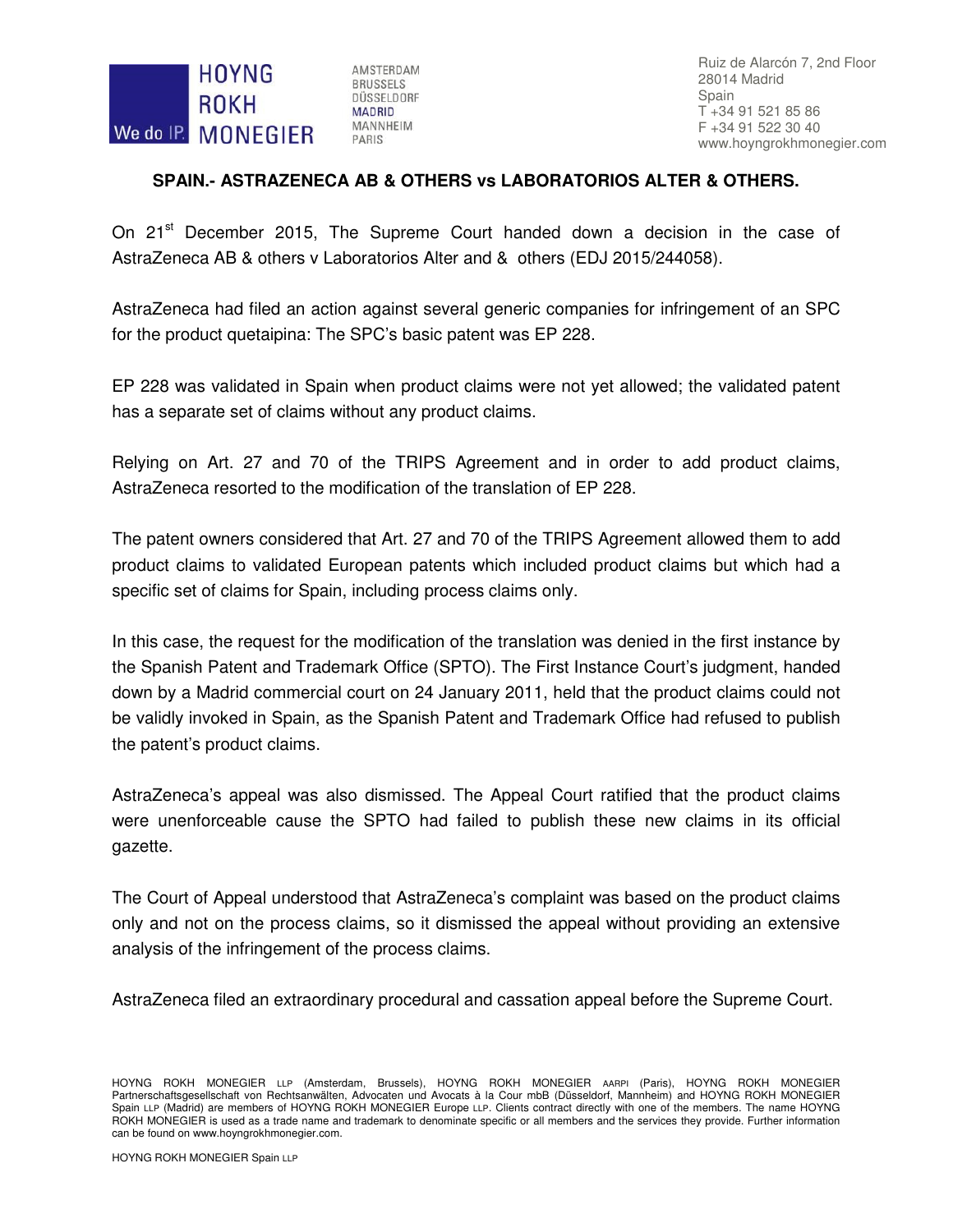

AMSTERDAM **BRUSSELS** DÜSSELDORF **MADRID MANNHEIM** PARIS

Ruiz de Alarcón 7, 2nd Floor 28014 Madrid Spain T +34 91 521 85 86 F +34 91 522 30 40 www.hoyngrokhmonegier.com

AstraZeneca's main appeal argument was that the Appeal Court's decision was contrary to all of the Supreme Court's case law concerning the application of articles 27 and 70 of the TRIPS Agreement.

The Administrative Chamber of our Supreme Court had issued several judgments on that matter, saying that the revision of a translation not only allows for the correction of errors or inaccuracies, but also enables the addition of product claims.

The Civil Chamber of our Supreme Court had also admitted the incorporation of new claims by modification of the translation as a determinant of the patent protection's scope.

AstraZeneca appealed before the Supreme Court, invoking the application of the case law adopted by our Supreme Court in similar precedent cases .

The question at stake was if the Spanish Supreme Court's case law invoked by Astra Zeneca was still applicable or, on the contrary, had become obsolete in view of the doctrine arising from the CJUE's decision in case C-414/11, Daiichi Sankyo Co. Ltd. This case received significant attention in Spain, as the Greek court asked the CJEU to clarify its jurisprudence on the direct effect and interpretation of the TRIPS Agreement.

In other words, the CJEU had to decide if, after the expiry of the reservation and the adoption of TRIPS, a patent with only process claims also protects the pharmaceutical product as such, or whether it still protects only the pharmaceutical product's manufacturing process.

The key question was what scope and limitation did the patent have after the expiry of the reservation of Art. 167(2) EPC in 1992 and the entry into force of the TRIPs Agreement.

The ECJ denied an extension of the patent's scope in the event of the TRIPS Agreement's entry into force with the following arguments:

"Nor does a reading of Articles 27 and 70 of the TRIPs Agreement in conjunction lead to a different conclusion. It is true that, as follows from the examination of Question 2, Article 27 of the TRIPS Agreement obliges members of the WTO to make it possible to obtain patents for inventions of pharmaceutical products. That obligation cannot, however, be understood as meaning that members of the WTO which, in a period

HOYNG ROKH MONEGIER LLP (Amsterdam, Brussels), HOYNG ROKH MONEGIER AARPI (Paris), HOYNG ROKH MONEGIER Partnerschaftsgesellschaft von Rechtsanwälten, Advocaten und Avocats à la Cour mbB (Düsseldorf, Mannheim) and HOYNG ROKH MONEGIER Spain LLP (Madrid) are members of HOYNG ROKH MONEGIER Europe LLP. Clients contract directly with one of the members. The name HOYNG ROKH MONEGIER is used as a trade name and trademark to denominate specific or all members and the services they provide. Further information can be found on www.hoyngrokhmonegier.com.